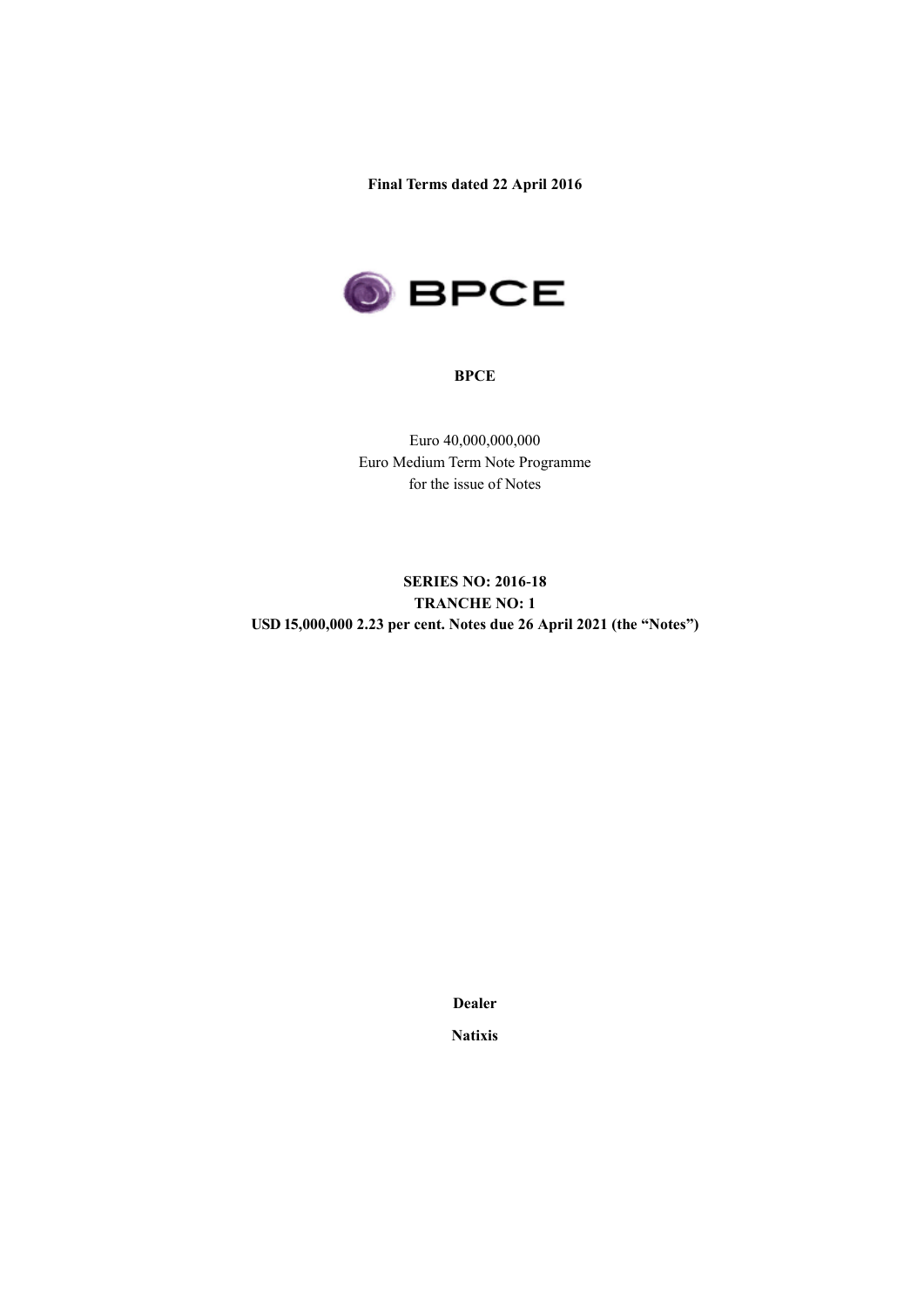#### **PART A – CONTRACTUAL TERMS**

Terms used herein shall be deemed to be defined as such for the purposes of the conditions (the "**Conditions**") set forth in the base prospectus dated 18 November 2015 which received visa n°15-588 from the Autorité des marchés financiers (the "**AMF**") on 18 November 2015 (the "**Base Prospectus**") and the supplements to the Base Prospectus dated 29 February 2016 and 5 April 2016 which received visa n°16-062 on 29 February 2016 and n°16-118 on 5 April 2016 (the "**Base Prospectus Supplements**"), which together constitute a base prospectus for the purposes of the Prospectus Directive (Directive 2003/71/EC), as amended (the "**Prospectus Directive**").

This document constitutes the Final Terms of the Notes described herein for the purposes of Article 5.4 of the Prospectus Directive and must be read in conjunction with such Base Prospectus as so supplemented. Full information on the Issuer and the offer of the Notes is only available on the basis of the combination of these Final Terms and the Base Prospectus as so supplemented. The Base Prospectus and the Base Prospectus Supplements are available for viewing at the office of the Fiscal Agent or each of the Paying Agents and on the website of the AMF (www.amf-france.org) and copies may be obtained from BPCE, 50 avenue Pierre Mendès-France, 75013 Paris, France.

| 1              | Issuer:        |                                                                          | <b>BPCE</b>                                                                                                                                                        |
|----------------|----------------|--------------------------------------------------------------------------|--------------------------------------------------------------------------------------------------------------------------------------------------------------------|
| $\overline{2}$ | (i)            | Series Number:                                                           | 2016-18                                                                                                                                                            |
|                | (ii)           | Tranche Number:                                                          | 1                                                                                                                                                                  |
| 3              |                | Specified Currency or Currencies:                                        | United States Dollar (« $\text{USD}~\nu$ )                                                                                                                         |
| 4              |                | <b>Aggregate Nominal Amount:</b>                                         |                                                                                                                                                                    |
|                | Series:<br>(i) |                                                                          | USD 15,000,000                                                                                                                                                     |
|                | (ii)           | Tranche:                                                                 | USD 15,000,000                                                                                                                                                     |
| 5              |                | Issue Price:                                                             | 100 per cent. of the Aggregate Nominal<br>Amount                                                                                                                   |
| 6              |                | Specified Denomination:                                                  | <b>USD 200,000</b>                                                                                                                                                 |
| 7              | (i)            | Issue Date:                                                              | 26 April 2016                                                                                                                                                      |
|                | (ii)           | Interest Commencement Date:                                              | 26 April 2016                                                                                                                                                      |
| 8              |                | <b>Interest Basis:</b>                                                   | 2.23 per cent. Fixed Rate<br>(further particulars specified below)                                                                                                 |
| 9              |                | <b>Maturity Date:</b>                                                    | 26 April 2021                                                                                                                                                      |
| 10             |                | Redemption Basis:                                                        | Subject to any purchase and cancellation<br>or early redemption, the Notes will be<br>redeemed on the Maturity Date<br>at<br>100 per cent. of their nominal amount |
| 11             |                | Change of Interest Basis:                                                | Not Applicable                                                                                                                                                     |
| 12             |                | Put/Call Options:                                                        | Not Applicable                                                                                                                                                     |
| 13             | (i)            | Status of the Notes:                                                     | <b>Senior Notes</b>                                                                                                                                                |
|                | (ii)           | Dates of the corporate authorisations for issuance<br>of Notes obtained: | Decision of the <i>Directoire</i> of the Issuer<br>dated 27 April 2015 and decision of<br>Mr. Jean-Philippe Berthaut, Head of Group                                |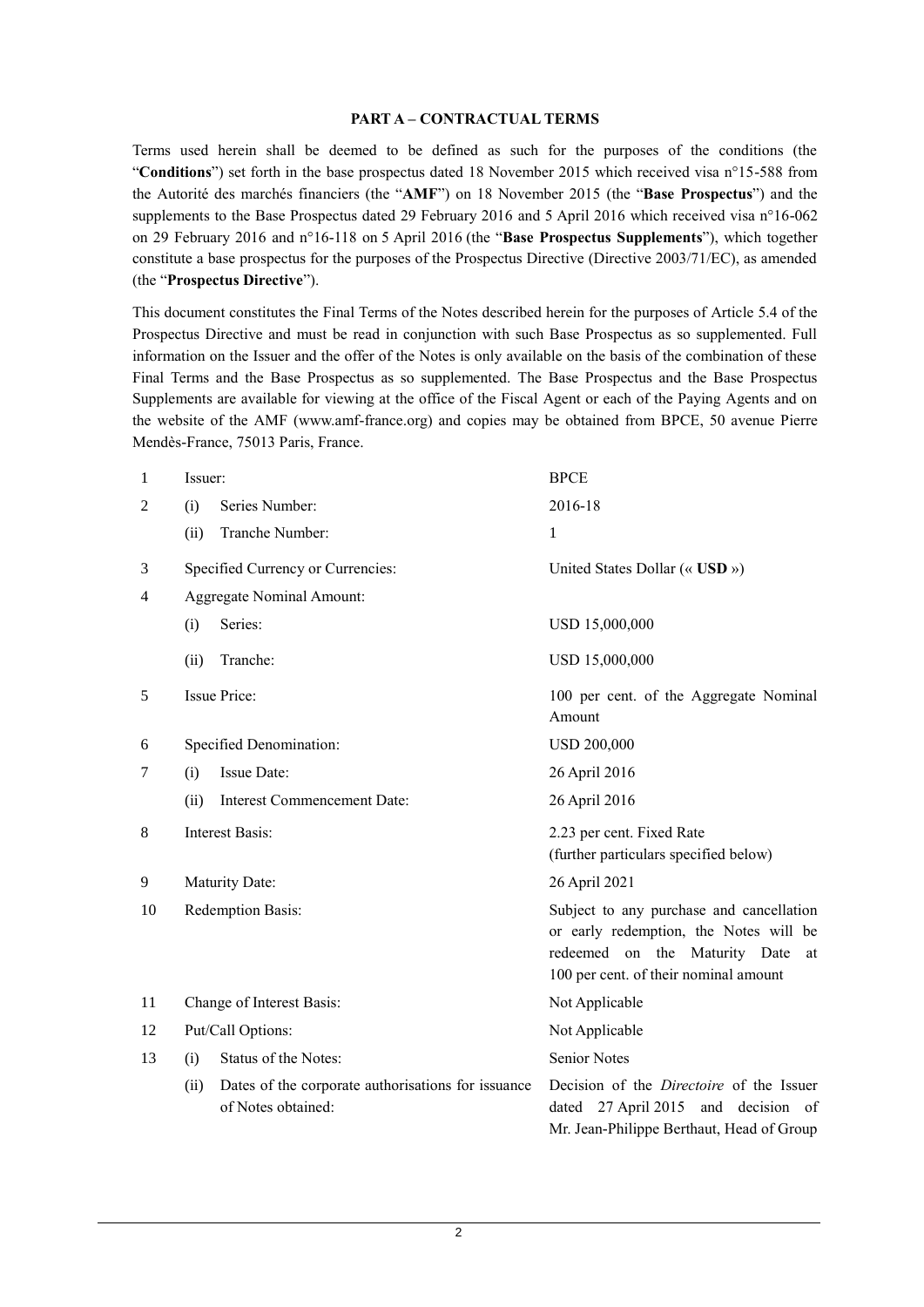Funding, dated 12 April 2016

# **PROVISIONS RELATING TO INTEREST (IF ANY) PAYABLE**

| 14 | <b>Fixed Rate Note Provisions</b>                                                                                                                                                                | Applicable                                                                 |
|----|--------------------------------------------------------------------------------------------------------------------------------------------------------------------------------------------------|----------------------------------------------------------------------------|
|    | Rate of Interest:<br>(i)                                                                                                                                                                         | 2.23 per cent. per annum payable annually<br>on each Interest Payment Date |
|    | (ii) Resettable:                                                                                                                                                                                 | Not Applicable                                                             |
|    | (iii) Interest Payment Dates:                                                                                                                                                                    | 26 April in each year commencing on<br>26 April 2017                       |
|    | (iv) Fixed Coupon Amount:                                                                                                                                                                        | USD 4460 per Note of USD 200,000<br>Specified Denomination                 |
|    | <b>Broken Amount:</b><br>(v)                                                                                                                                                                     | Not Applicable                                                             |
|    | (vi) Day Count Fraction:                                                                                                                                                                         | 30/360                                                                     |
|    | (vii) Determination Dates:                                                                                                                                                                       | 26 April in each year                                                      |
|    | (viii) Payments on Non-Business Days                                                                                                                                                             | As per Conditions                                                          |
| 15 | Floating Rate Note Provisions                                                                                                                                                                    | Not Applicable                                                             |
| 16 | Zero Coupon Note Provisions                                                                                                                                                                      | Not Applicable                                                             |
| 17 | <b>Inflation Linked Interest Note Provisions</b>                                                                                                                                                 | Not Applicable                                                             |
|    | PROVISIONS RELATING TO REDEMPTION                                                                                                                                                                |                                                                            |
| 18 | Call Option                                                                                                                                                                                      | Not Applicable                                                             |
| 19 | Put Option                                                                                                                                                                                       | Not Applicable                                                             |
| 20 | Final Redemption Amount of each Note                                                                                                                                                             | USD 200,000 per Note of USD 200,000<br>Specified Denomination              |
|    | Inflation Linked Notes – Provisions relating to the<br>Final Redemption Amount                                                                                                                   | Not Applicable                                                             |
| 21 | Early Redemption Amount                                                                                                                                                                          |                                                                            |
|    | Early Redemption Amount(s) of each Note<br>(i)<br>payable on redemption for taxation reasons<br>(Condition $6(h)$ ), for illegality (Condition $6(k)$ ) or<br>on event of default (Condition 9): | USD 200,000 per Note of USD 200,000<br>Specified Denomination              |
|    | Redemption for taxation reasons permitted on<br>(ii)<br>days others than Interest Payment Dates<br>(Condition $6(h)$ ):                                                                          | Yes                                                                        |
|    | (iii) Unmatured Coupons to become void upon early<br>redemption (Materialised Bearer Notes only)<br>(Condition $7(f)$ ):                                                                         | Not Applicable                                                             |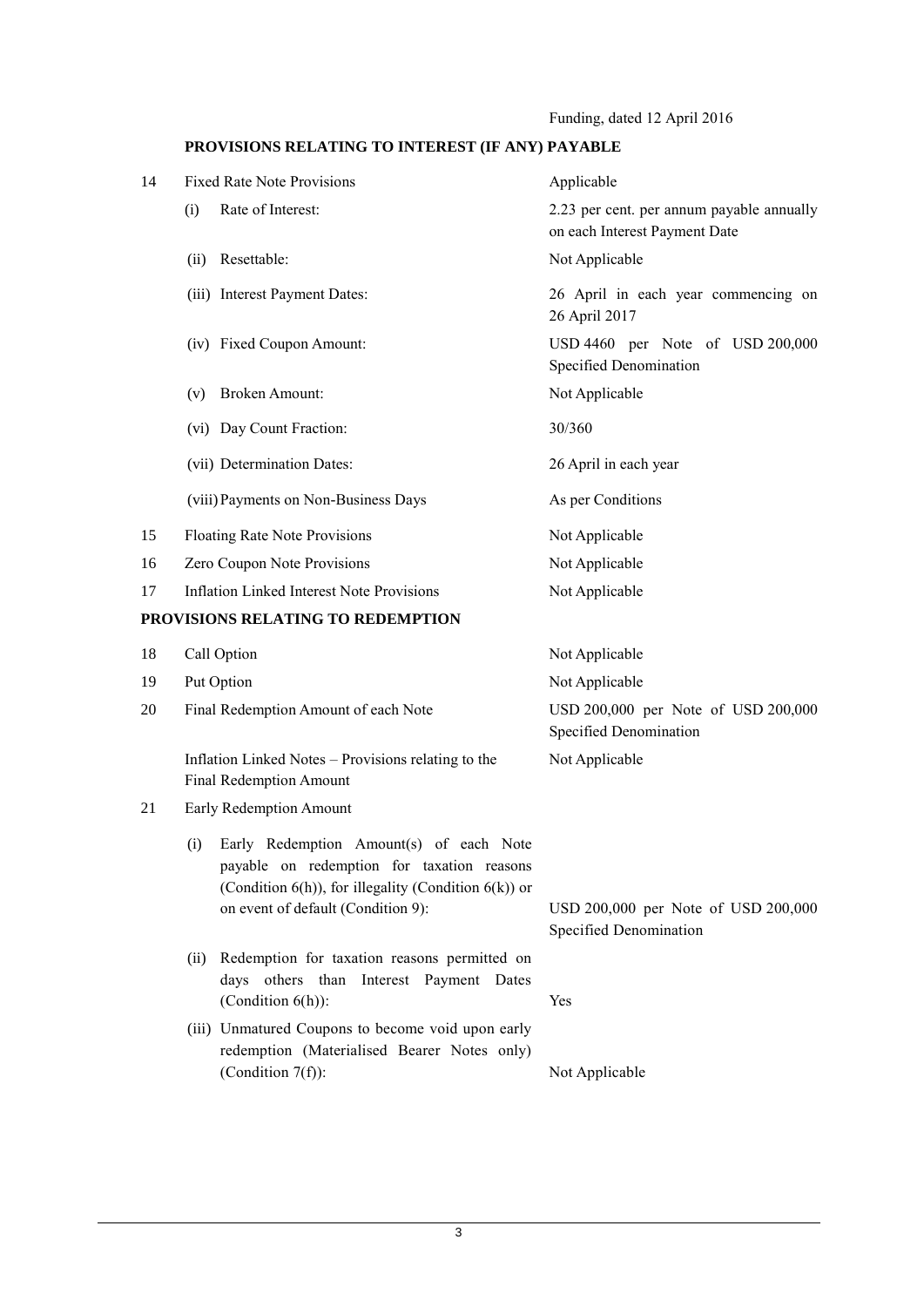# **GENERAL PROVISIONS APPLICABLE TO THE NOTES**

| 22 | Form of Notes:                                                                                                          | <b>Dematerialised Notes</b>                                                                                                                                                                                                                                      |
|----|-------------------------------------------------------------------------------------------------------------------------|------------------------------------------------------------------------------------------------------------------------------------------------------------------------------------------------------------------------------------------------------------------|
|    | Form of Dematerialised Notes:<br>(i)                                                                                    | Bearer form (au porteur)                                                                                                                                                                                                                                         |
|    | Registration Agent:<br>(ii)                                                                                             | Not Applicable                                                                                                                                                                                                                                                   |
|    | (iii)<br>Temporary Global Certificate:                                                                                  | Not Applicable                                                                                                                                                                                                                                                   |
|    | (iv) Applicable TEFRA exemption:                                                                                        | Not Applicable                                                                                                                                                                                                                                                   |
| 23 | Financial Centres:                                                                                                      | Target, New York, London                                                                                                                                                                                                                                         |
| 24 | Talons for future Coupons or Receipts to be attached to<br>Definitive Notes (and dates on which such Talons<br>mature): | Not Applicable                                                                                                                                                                                                                                                   |
| 25 | Details relating to Instalment Notes: amount of each<br>instalment, date on which each payment is to be made:           | Not Applicable                                                                                                                                                                                                                                                   |
| 26 | Redenomination provisions:                                                                                              | Not Applicable                                                                                                                                                                                                                                                   |
| 27 | Purchase in accordance with Articles L.213-1 A and<br>D.213-1 A of the French Code monétaire et financier:              | Applicable                                                                                                                                                                                                                                                       |
| 28 | Consolidation provisions:                                                                                               | Not Applicable                                                                                                                                                                                                                                                   |
| 29 | Masse:                                                                                                                  | Contractual Masse shall apply                                                                                                                                                                                                                                    |
|    |                                                                                                                         | Name and address of the Representative:<br>SELARL MCM Avocat represented by<br>Maître Antoine Lachenaud<br>10, rue de Sèze<br>75009 Paris<br>France                                                                                                              |
|    |                                                                                                                         | address of the<br>Name<br>and<br>alternate<br>Representative:<br>Maître Philippe Maisonneuve<br>Avocat<br>10, rue de Sèze<br>75009 Paris<br>France<br>Representative<br>will<br>The<br>receive<br>a a<br>remuneration of Euro 2,000 (excluding<br>VAT) per year. |
|    | <b>RESPONSIBILITY</b>                                                                                                   |                                                                                                                                                                                                                                                                  |

The Issuer accepts responsibility for the information contained in these Final Terms.

Signed on behalf of BPCE

Duly represented by: Jean-Philippe Berthaut, Head of Group Funding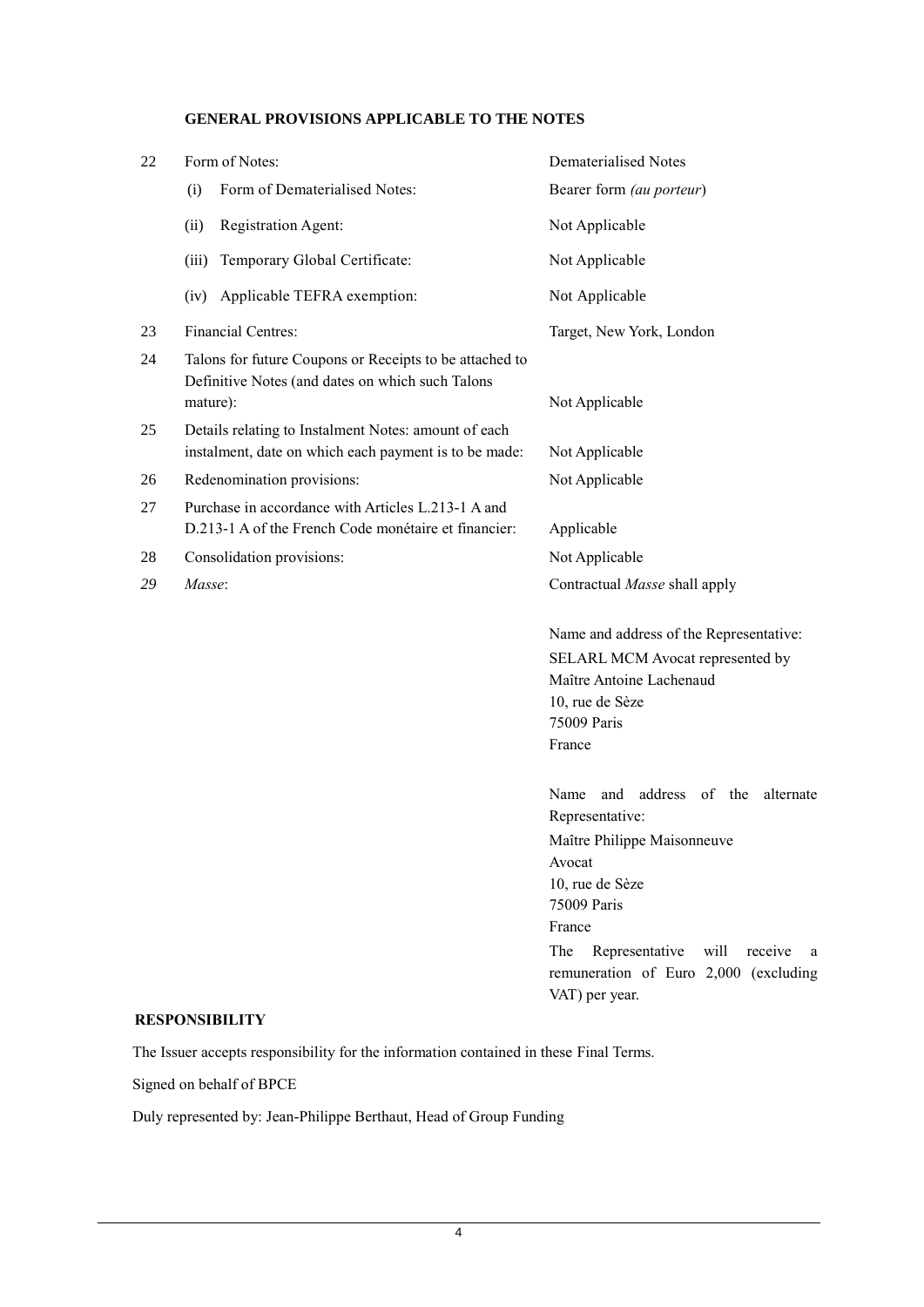# **PART B – OTHER INFORMATION**

# **1 LISTING AND ADMISSION TO TRADING**

| (i) |          |  | Listing and Admission to Application has been made by the Issuer (or on its behalf) for |
|-----|----------|--|-----------------------------------------------------------------------------------------|
|     | trading: |  | the Notes to be listed and admitted to trading on Euronext                              |
|     |          |  | Paris with effect from the Issue Date.                                                  |

(ii) Estimate of total expenses related to admission to trading: Euro 3,100

#### **2 RATINGS**

Ratings: Not Applicable

## **3 INTERESTS OF NATURAL AND LEGAL PERSONS INVOLVED IN THE ISSUE**

Save as discussed in "Subscription and Sale", so far as the Issuer is aware, no person involved in the offer of the Notes has an interest material to the offer.

#### **4 YIELD**

| Indication of yield: | 2.23 per cent. per annum                                      |
|----------------------|---------------------------------------------------------------|
|                      | The yield is calculated at the Issue Date on the basis of the |
|                      | Issue Price. It is not an indication of future yield.         |

## **5 OPERATIONAL INFORMATION**

| ISIN:                                                                                                                             | FR0013154986             |
|-----------------------------------------------------------------------------------------------------------------------------------|--------------------------|
| Common Code:                                                                                                                      | 139776356                |
| Depositaries:                                                                                                                     |                          |
| Euroclear France to act as<br>(i)<br>Central Depositary:                                                                          | Yes                      |
| Depositary for<br>(ii)<br>Common<br>Euroclear and Clearstream<br>Luxembourg:                                                      | N <sub>0</sub>           |
| Any clearing system(s) other than<br>Euroclear<br>and<br>Clearstream,<br>Luxembourg and the relevant<br>identification number(s): | Not Applicable           |
| Delivery:                                                                                                                         | Delivery free of payment |
| Names and addresses of additional<br>Paying Agent(s) (if any):                                                                    | Not Applicable           |